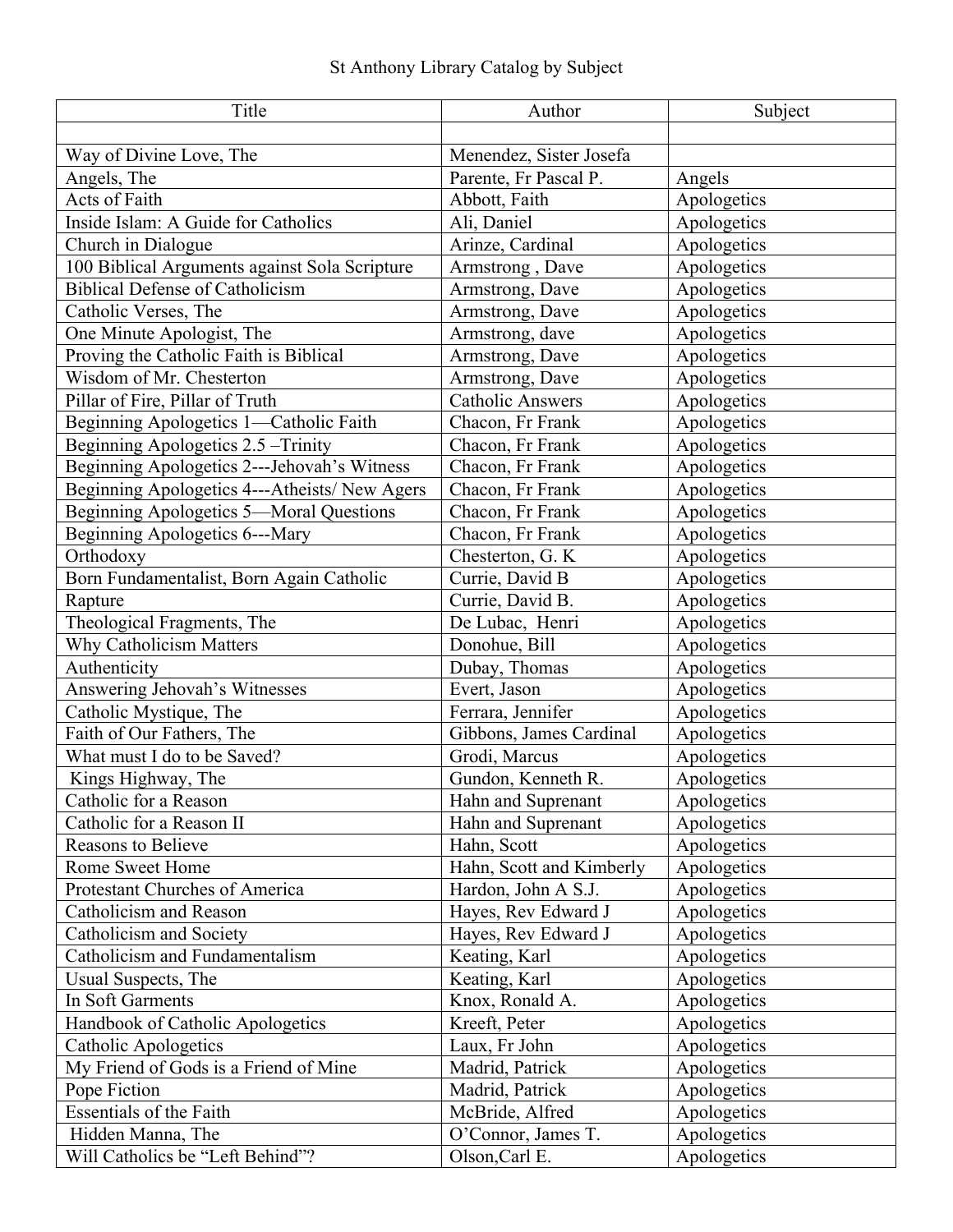| Catholic Religion Proved by Protestant Bible | Pamphlet                         | Apologetics              |
|----------------------------------------------|----------------------------------|--------------------------|
| God, Father and Creator                      | Pope John Paul II                | Apologetics              |
| Crossing the Tiber                           | Ray, Stephen K.                  | Apologetics              |
| Protestant's Dilemma                         | Rose, Devin                      | Apologetics              |
| <b>Biblical Basis for Purgatory</b>          | Salza, John                      | Apologetics              |
| Salvation is from the Jews                   | Schoeman, Roy H.                 | Apologetics              |
| By What Authority?                           | Shea, Mark                       | Apologetics              |
| Apologetics and Catholic Doctrine, Part 1    | Sheehan, Most Rev. M.            | Apologetics              |
| Summa Contra Gentiles (Books 1, 2 and 4)     | <b>St Thomas Aquinas</b>         | Apologetics              |
| Essential Catholic Survival Guide, The       | <b>Staff of Catholic Answers</b> | Apologetics              |
| <b>Absolute Relativism</b>                   | Stefanick, Chris                 | Apologetics              |
| Not by Scripture Alone                       | Sungenis, Robert A.              | Apologetics              |
| St Michael and the Angels                    | <b>TAN</b>                       | Apologetics              |
| Rapture Trap, The                            | Thigpen, Paul                    | Apologetics              |
| Faith Explained, The                         | Trese, Leo J                     | Apologetics              |
| Art of Living. The                           | Von Balthasar, Hans              | Apologetics              |
| Elucidations                                 | Von Balthasar, Hans Urs          | Apologetics              |
| Confession of a Roman Catholic               | Whitcomb, Paul                   | Apologetics              |
| Praying in the Presence of Our Lord          | Groeschel, Fr Benedict           | <b>Blessed Sacrament</b> |
| Compendium: Catechism of the Catholic Church |                                  | Catechism                |
| St Joseph Baltimore Catechism #2             | Bennett, Father                  | Catechism                |
| Catholic Catechism, The                      | Hardon, Fr John                  | Catechism                |
| Modern Catholic Dictionary                   | Hardon, Fr John                  | Catechism                |
| Science of Historical Theology, The          | McCarthy, Msgr John              | Catechism                |
| Theology and Sanity                          | Sheed, Frank                     | Catechism                |
| Teaching of Christ                           | Wuerl, Bishop                    | Catechism                |
| A Catholic Dictionary                        | Attwater, Donald                 | Catechism/Reference      |
| St Joseph Baltimore Catechism #1             | Bennet, Father                   | Catechism/Reference      |
| Living in Christ                             | Caffara,                         | Catechism/Reference      |
| Catholic Faith: A Catechism Book 2           | Gasparri, Cardinal               | Catechism/Reference      |
| Catholic Faith; A Catechism Book 3           | Gasparri, Cardinal               | Catechism/Reference      |
| Catholic Morality                            | Laux, Fr John                    | Catechism/Reference      |
| Chief Truths of the Faith                    | Laux, Fr John                    | Catechism/Reference      |
| Mass and the Sacraments                      | Laux, Fr John                    | Catechism/Reference      |
| Teen Catechism                               | McBride, Alfred                  | Catechism/Reference      |
| Christ Lives in Me                           | Pamphlet                         | Catechism/Reference      |
| Catechism of the Catholic Church             | Pope John Paul II                | Catechism/Reference      |
| Gospel Catechesis Catechism                  | Ratzinger, Cardinal Joseph       | Catechism/Reference      |
| Teaching of the Catholic Church, The: Vol 1  | Smith                            | Catechism/Reference      |
| Teaching of the Catholic Church, The: Vol 2  | Smith                            | Catechism/Reference      |
| Baltimore Catechism No. 3                    | <b>TAN Books</b>                 | Catechism/Reference      |
| Dialogues of St Gregory the Great            | CD                               | CD                       |
| Genesis: 1-22                                | Hahn, Scott                      | CD                       |
| St Dominic and the Rosary                    | Beebe, Catherine                 | Children                 |
| St John Bosco and St Dominic Savio           | Beebe, Catherine                 | Children                 |
| Mary's Story                                 | Brem, M. M.                      | Children                 |
| Gifts of God                                 | Brundage                         | Children                 |
| We go to Mass                                | Brundage                         | Children                 |
| St Philip of the Joyous Heart                | Connolly, Francis X              | Children                 |
| St Joan of Arc: The Girl Soldier             | De Wohl, Louis                   | Children                 |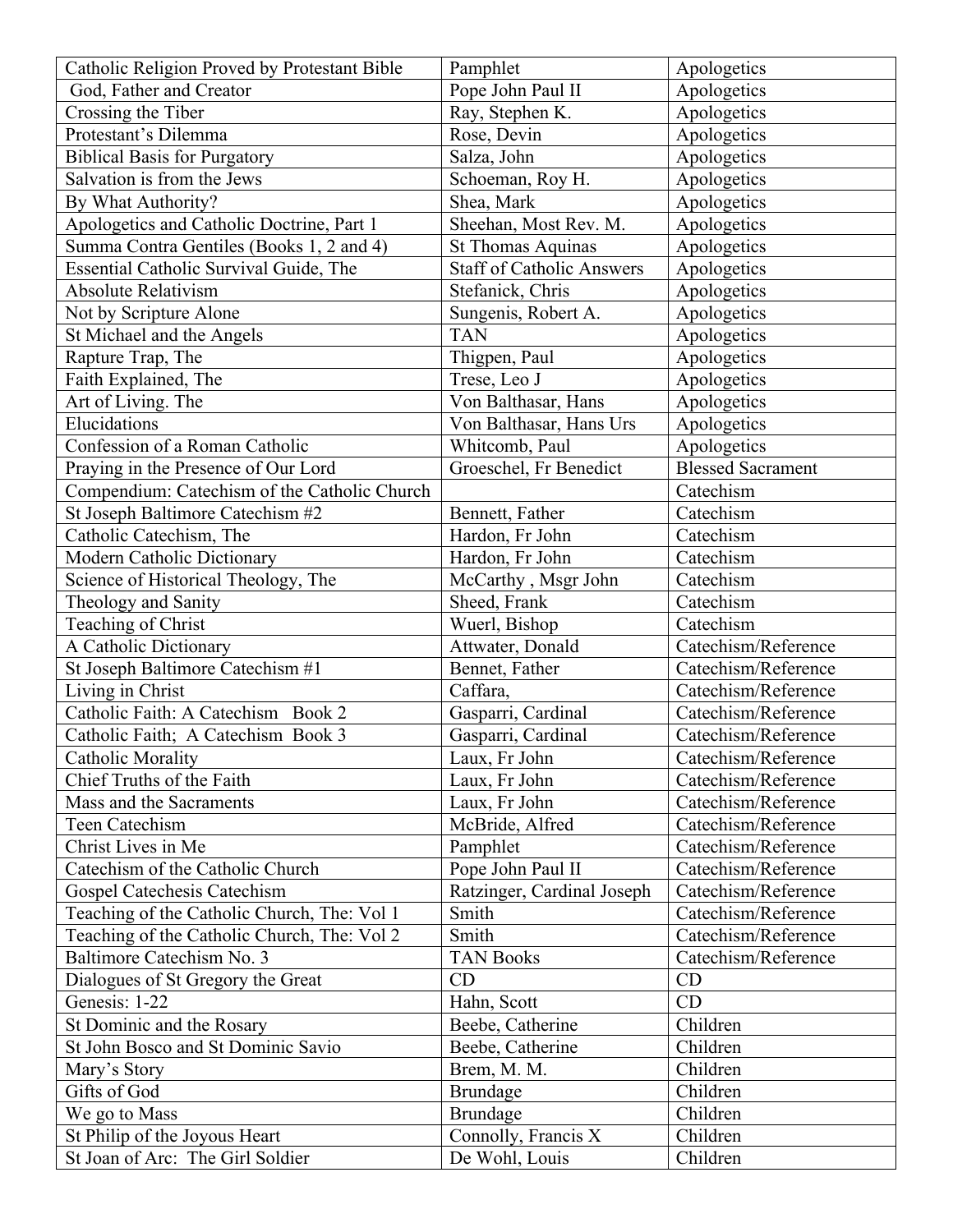| Fr. Marquette and the Great Rivers      | Derleth, August               | Children |
|-----------------------------------------|-------------------------------|----------|
| St Ignatius and the Company of Jesus    | Derleth, August               | Children |
| St Pius X: The Boy who become Pope      | Diethelm, Walter              | Children |
| St Joseph Promise, The                  | Fox, Fr Robert                | Children |
| <b>Edmund Campion</b>                   | Gardiner, Harold C            | Children |
| St Therese the Little Flower            | Gesualda, Sister              | Children |
| St Anthony and the Christ Child         | Homan, Helen Walker           | Children |
| Vincent de Paul                         | Hubbard, Margaret Ann         | Children |
| <b>St Thomas More</b>                   | Ince, Elizabeth               | Children |
| Mother Cabrini: Missionary to he World  | Keyes, Frances Parkinson      | Children |
| Cure of Ars, The                        | Lomask, Milton                | Children |
| Apostles of Jesus                       | Lovasik                       | Children |
| Book of Saints, Part 12                 | Lovasik                       | Children |
| Book of Saints, Part 5                  | Lovasik                       | Children |
| <b>Celebrating Christmas</b>            | Lovasik                       | Children |
| Eight Beatitudes, The                   | Lovasik                       | Children |
| Mary, My Mother                         | Lovasik                       | Children |
| My Fist Catholic Picture Dictionary     | Lovasik                       | Children |
| Our Heavenly Mother                     | Lovasik                       | Children |
| Picture Book of Prayers                 | Lovasik                       | Children |
| Picture Books of Saints                 | Lovasik                       | Children |
| Saint Elizabeth Ann Seton               | Lovasik                       | Children |
| St Anthony of Padua                     | Lovasik                       | Children |
| Teaching of Jesus, The                  | Lovasik                       | Children |
| Catholic Children's Treasure Box Vol 1  | Maryknoll Sisters             | Children |
| Catholic Children's Treasure Box Vol 10 | Maryknoll Sisters             | Children |
| Catholic Children's Treasure Box Vol 11 | Maryknoll Sisters             | Children |
| Catholic Children's Treasure Box Vol 12 | Maryknoll Sisters             | Children |
| Catholic Children's Treasure Box Vol 13 | Maryknoll Sisters             | Children |
| Catholic Children's Treasure Box Vol 14 | Maryknoll Sisters             | Children |
| Catholic Children's Treasure Box Vol 15 | Maryknoll Sisters             | Children |
| Catholic Children's Treasure Box Vol 16 | Maryknoll Sisters             | Children |
| Catholic Children's Treasure Box Vol 17 | Maryknoll Sisters             | Children |
| Catholic Children's Treasure Box Vol 18 | Maryknoll Sisters             | Children |
| Catholic Children's Treasure Box Vol 19 | Maryknoll Sisters             | Children |
| Catholic Children's Treasure Box Vol 2  | Maryknoll Sisters             | Children |
| Catholic Children's Treasure Box Vol 20 | Maryknoll Sisters             | Children |
| Catholic Children's Treasure Box Vol 3  | Maryknoll Sisters             | Children |
| Catholic Children's Treasure Box Vol 4  | Maryknoll Sisters             | Children |
| Catholic Children's Treasure Box Vol 5  | Maryknoll Sisters             | Children |
| Catholic Children's Treasure Box Vol 6  | Maryknoll Sisters             | Children |
| Catholic Children's Treasure Box Vol 7  | Maryknoll Sisters             | Children |
| Catholic Children's Treasure Box Vol 8  | Maryknoll Sisters             | Children |
| Catholic Children's Treasure Box Vol 9  | Maryknoll Sisters             | Children |
| Young Life of St Maria Faustina, The    | Mohan, Claire                 | Children |
| For the Children                        | Pope John Paul II             | Children |
| Mother Seton                            | Power-Waters, Alma            | Children |
| St Catherine Laboure                    | Power-Waters, Alma            | Children |
| St Joseph Beginners Bible               | <b>St Joseph Publications</b> | Children |
| St Elizabeth's Three Crowns             | Thompson, Blanche J.          | Children |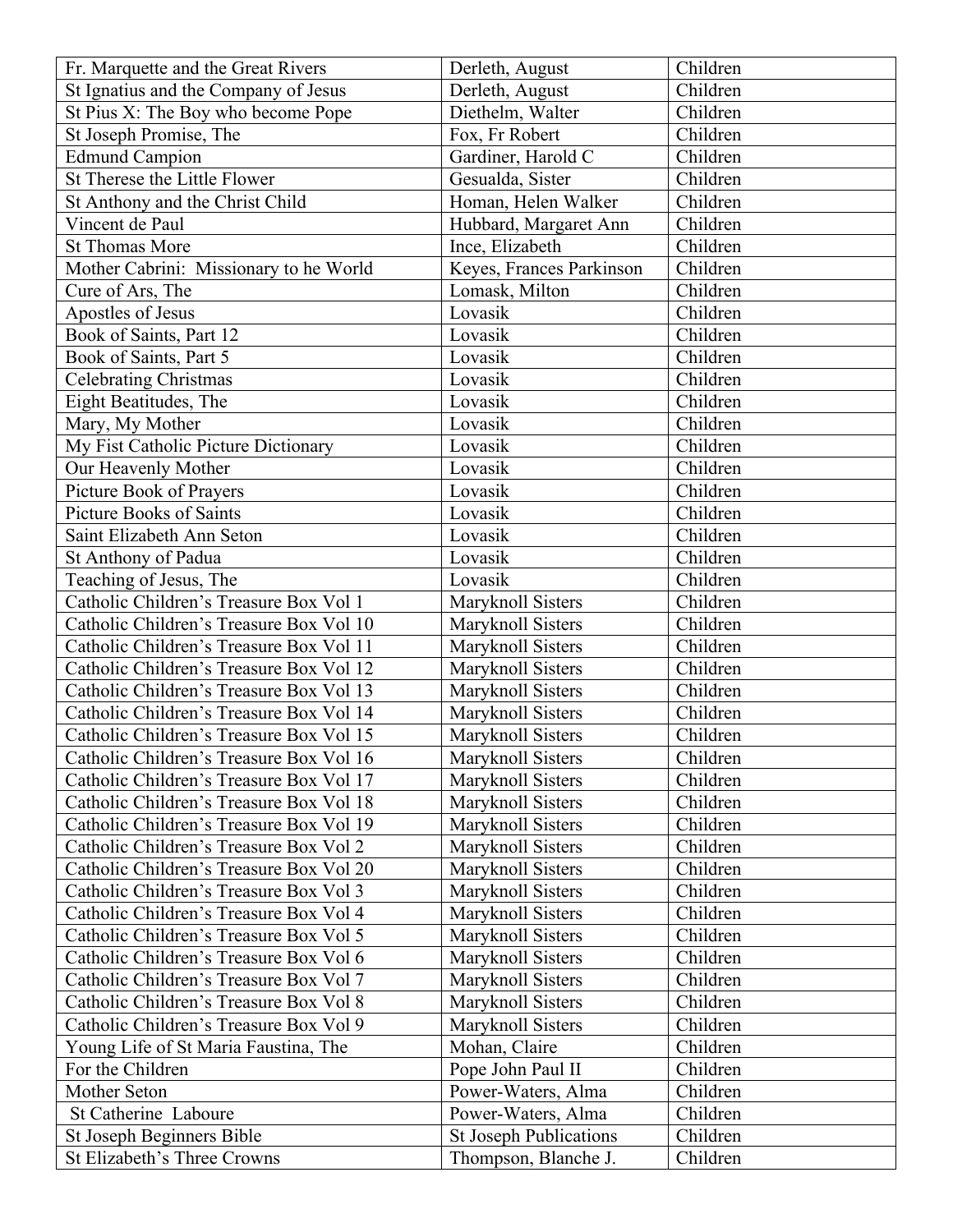| Cure of Ars, The                             | Windeatt, Mary Fabyan    | Children              |
|----------------------------------------------|--------------------------|-----------------------|
| Little Flower, The                           | Windeatt, Mary Fabyan    | Children              |
| Miraculous Medal, The                        | Windeatt, Mary Fabyan    | Children              |
| <b>Patron Saint of First Communicants</b>    | Windeatt, Mary Fabyan    | Children              |
| <b>Blessed Jacinta and Blessed Francisco</b> | Fox, Fr Robert           | Children's Books      |
| St Theresa the Little flower                 | St Paul Media            | Children's Books      |
| Augustine Went to Kent                       | Willard, Barbara         | Children's Books      |
| <b>St Margaret Mary</b>                      | Windeatt, Mary Fabyan    | Children's Books      |
| Walking in Faith: The First 25 Years         | <b>Arlington Diocese</b> | Church History        |
| Come Rack! Come Rope!                        | Benson, Robert Hugh      | Church History        |
| Essential Augustine, The                     | Bourke, Vernon ed        | Church History        |
| In the Footsteps of Popes                    | Bruschini, Enrico        | Church History        |
| Christ the King: Lord of History             | Carroll, Anne            | Church History        |
| 1917: Red Banners, White Mantle              | Carroll, Warren          | Church History        |
| Myth of Hitler's Pope                        | Dalin, Rabbi David G.    | Church History        |
| Messengers to the Americas                   | Dollen, Charles          | <b>Church History</b> |
| History of the Church                        | Eusebius                 | Church History        |
| Newman and His Age                           | Gilley, Sheridan         | Church History        |
| A Father Who Keeps His Promises              | Hahn, Scott              | Church History        |
| Church in Crisis, The                        | Hughes, Msgr Philip      | Church History        |
| Voices of the American Past                  | Hyser, Raymond M.        | Church History        |
| Story of the Church, The                     | Johnson, Fr George       | Church History        |
| Church History                               | Laux, Fr. John           | Church History        |
| Song at the Scaffold, the                    | Le Fort, Gertrude        | Church History        |
| Shadow of His Wings, The                     | Leutenegger, Benedict    | Church History        |
| Freemasonry                                  | Madden, Bro, Charles     | Church History        |
| How to Read Churches                         | McNamara, Denis R        | Church History        |
| Seven Lies about Church History              | Moczar, Diane            | Church History        |
| John Paul the Great                          | Noonan, Peggy            | Church History        |
| Facts about Luther, The                      | O'Hare, Msgr Patrick F   | Church History        |
| Facts about Luther, The                      | O'Hare, Msgr Patrick F.  | Church History        |
| Rome and Vatican                             | Photos                   | Church History        |
| Inside the Vatican                           | Picture Book             | Church History        |
| Martyr's Crown, The                          | Picture Book             | Church History        |
| Templars, The                                | Read, Pierce Paul        | Church History        |
| Early Christian Fathers                      | Richardson, Cyril        | Church History        |
|                                              | Sheen, Arbp Fulton       | Church History        |
| Treasure in lay<br>Our Glorious Popes        | Slaves of the Imm Heart  |                       |
|                                              | Sullivan, Robert         | Church History        |
| Pope John Paul II: A Tribute                 |                          | Church History        |
| Rome and Vatican                             | <b>Tour Book</b>         | Church History        |
| Characters of the Inquisition                | Walsh, William Thomas    | <b>Church History</b> |
| Miracle of Father Capaun                     | Wenzel, Roy              | Church History        |
| One, Holy, Catholic and Apostolic            | Whitehead, Kenneth D     | Church History        |
| Padre Pio                                    |                          | <b>DVD</b>            |
| Passionately Loving the World                |                          | <b>DVD</b>            |
| Ben Hur (animated)                           | Animated                 | <b>DVD</b>            |
| Daniel                                       | Bible                    | <b>DVD</b>            |
| David and Goliath                            | Bible                    | <b>DVD</b>            |
| Good Samaritan, The                          | Bible                    | <b>DVD</b>            |
| He is Risen                                  | Bible                    | <b>DVD</b>            |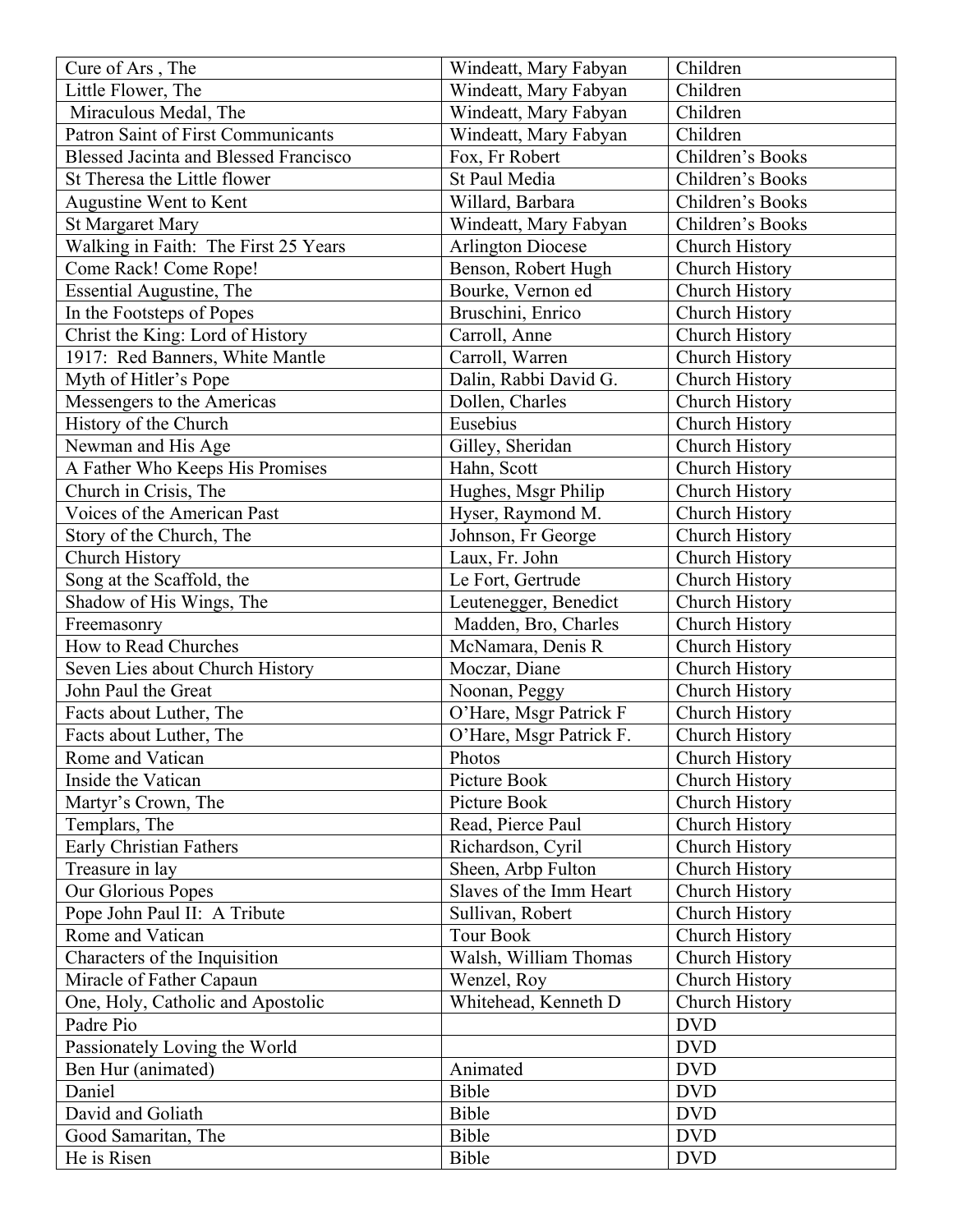| Miracles of Jesus                               | Bible                           | <b>DVD</b>          |
|-------------------------------------------------|---------------------------------|---------------------|
| Story of Jacob and Joseph                       | Bible                           | <b>DVD</b>          |
| Animated Passion Trilogy, The                   | Cartoon                         | <b>DVD</b>          |
| Ben Hur                                         | <b>Charleton Heston</b>         | <b>DVD</b>          |
| Ten Commandments, The                           | <b>Charleton Heston</b>         | <b>DVD</b>          |
| Miracle of Our Lady of Fatima, The              | Gilbert Roland                  | <b>DVD</b>          |
| Scarlet and the Black, The                      | <b>Gregory Peck</b>             | <b>DVD</b>          |
| Miracle of Marcellino                           | Italia                          | <b>DVD</b>          |
| King of Kings                                   | Jeffrey Hunter                  | <b>DVD</b>          |
| Song of Bernadette, The                         | Jennifer Jones                  | <b>DVD</b>          |
| Passion of the Christ                           | Jim Caviezel                    | <b>DVD</b>          |
| Sound of Music, The                             | Julie Andrews                   | <b>DVD</b>          |
| Therese                                         | Leonardo Defilippis             | <b>DVD</b>          |
| Best of Mother Angelica Live                    | Mother Angelica                 | <b>DVD</b>          |
| <b>Mother Teresa</b>                            | Olivia Hussey                   | <b>DVD</b>          |
| Man for All Seasons                             | Paul Scofield                   | <b>DVD</b>          |
| Jesus of Nazareth                               | Robert Powell                   | <b>DVD</b>          |
| Lord of the Rings I, The Fellowship of the Ring | Tolkein                         | <b>DVD</b>          |
| Lord of the Rings II, The Two Towers            | Tolkein                         | <b>DVD</b>          |
| Lord of the Rings III, The Return of the King   | Tolkein                         | <b>DVD</b>          |
| Molokai: The Story of Father Damien             | Wenham, David                   | <b>DVD</b>          |
| <b>Hungry Souls</b>                             | Van den Aardweg, Gerard         | Four Last Things    |
| Four Last Things, The                           | Von Cochem, Fr Martin           | Four Last Things    |
| Excavations in Nazareth: Volume 2               | Bagatti, Bellarmino             | Holy Land           |
| <b>Ancient Scrolls</b>                          | Picture Book                    | Holy Land           |
| Basilica in Nazareth                            | Picture Book                    | Holy Land           |
| Holy Land Pottery at the Time of Jesus          | Picture Book                    | Holy Land           |
| <b>Israel Pictorial Guide and Souvenir</b>      | Picture Book                    | Holy Land           |
| Origins of the Alphabets                        | Picture Book                    | Holy Land           |
| Pompeii Reconstructed                           | Picture Book                    | Holy Land           |
| Sea of Galilee                                  | Picture Book                    | Holy Land           |
| St Paul: His Journeys                           | Picture Book                    | Holy Land           |
| This is Israel                                  | Picture Book                    | Holy Land           |
| With Jesus through Galilee                      | Picture Book                    | Holy Land           |
| Elizabeth of the Trinity: Complete Works        |                                 | Lives of the Saints |
| For the Life of the World                       |                                 | Lives of the Saints |
| Maurice and Therese: The Story of Love          | Ahern, Patrick                  | Lives of the Saints |
| Padre Pio: Man of Hope                          | Allegri Renzo                   | Lives of the Saints |
| Charles de Foucauld                             | Anther                          | Lives of the Saints |
| Faces of Holiness                               | Ball, Ann                       | Lives of the Saints |
| Called to the Mountains                         | Beiting, Rev Ralph              | Lives of the Saints |
| I Leap for Joy                                  | Bernard, Sister Marie           | Lives of the Saints |
| Padre Pio the Wonder Worker                     | Biography                       | Lives of the Saints |
| Life of Blessed Margaret of Castello            | Bonniwell, W. R.                | Lives of the Saints |
| Life of St Francis of Assisi                    | Br Thomas of Soleno             | Lives of the Saints |
| St Ignatius of Loyola                           | Broderick, James                | Lives of the Saints |
| Lives of the Saints                             | Butler, Fr Alban                | Lives of the Saints |
| <b>Holy Cards</b>                               | Calamari, Barbara               | Lives of the Saints |
| St Anthony of Padua                             | <b>Catholic Book Publishing</b> | Lives of the Saints |
| <b>St Thomas Aquinas</b>                        | Chesterton, G. K.               | Lives of the Saints |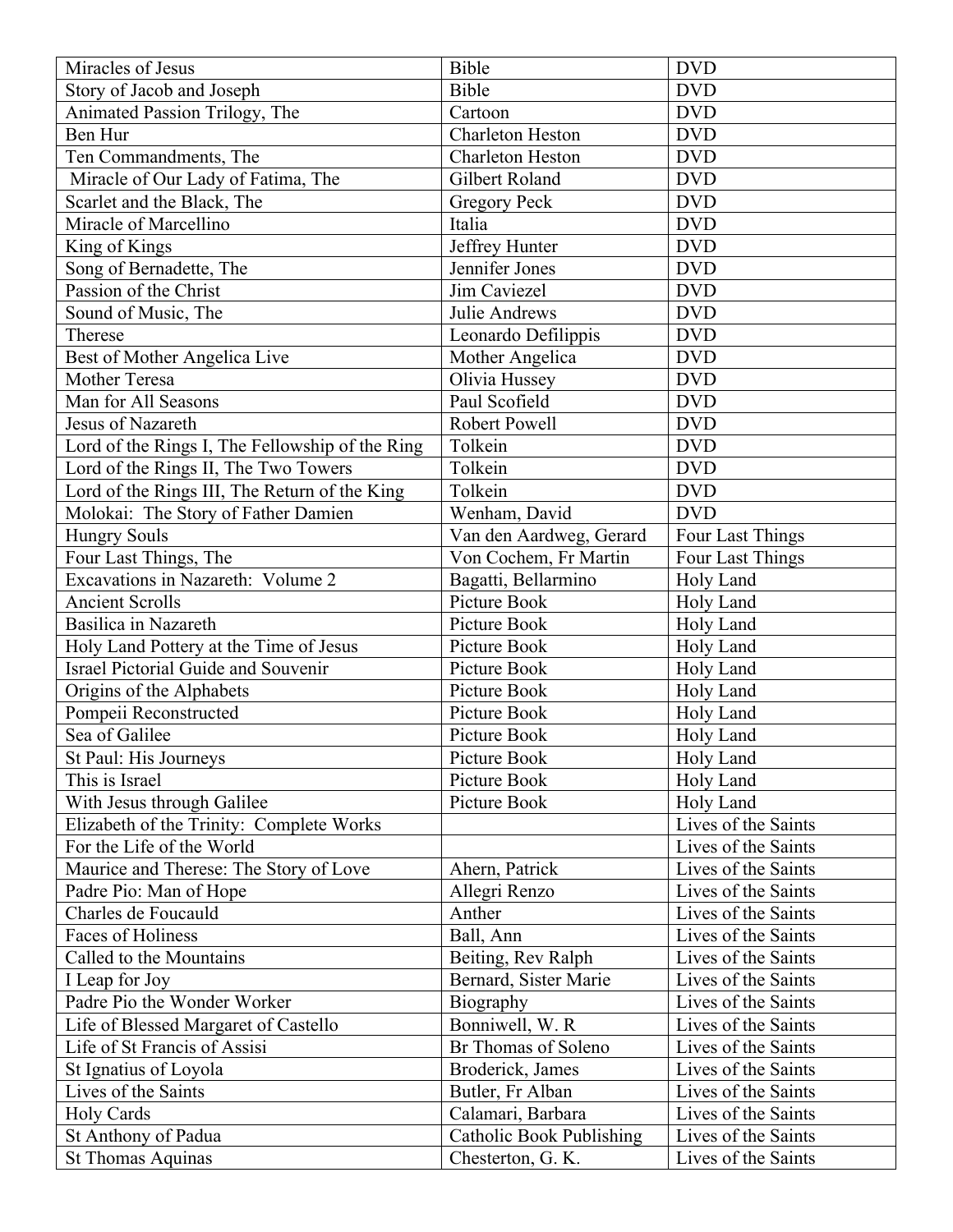| St Augustine: His Age, Life and Thought        | D'Arcy, M. C.                    | Lives of the Saints |
|------------------------------------------------|----------------------------------|---------------------|
| Fifty-Seven Saints                             | Daughters of St Paul             | Lives of the Saints |
| Pillar in the Twilight                         | Daughters of St Paul             | Lives of the Saints |
| St John Fisher                                 | Davies, Michael                  | Lives of the Saints |
| Francis: Saint of Assisi and the World         | DelPopolo, Anthony James,        | Lives of the Saints |
| First Californian: Story of Junipero Serra     | Demarest, Donald                 | Lives of the Saints |
| First Californian: Story of Junipero Serra     | Demarest, Donald                 | Lives of the Saints |
| <b>St Catherine Laboure</b>                    | Dirvin, Fr Joseph                | Lives of the Saints |
| Soul of St Elizabeth Seton, The                | Dirvin, Joseph                   | Lives of the Saints |
| Fire Within                                    | Dubay, Thomas                    | Lives of the Saints |
| <b>Oxford Dictionary of Saints</b>             | Farmer, David Hugh               | Lives of the Saints |
| Pope St Pius X                                 | Forbes, F. A.                    | Lives of the Saints |
| Padre Pio: The Wonder-Worker                   | Franciscan Friars of Immac       | Lives of the Saints |
| Man of Beatitudes, A: Pier Giorgio Frassati    | Frassati, Luciana                | Lives of the Saints |
| A Man of the Beatitudes                        | Frassati, Pier Giorgio           | Lives of the Saints |
| Life of St Gemma Galgani, The                  | Germanus, Ven Fr.                | Lives of the Saints |
| Augustine                                      | Groeschel, Fr Benedict           | Lives of the Saints |
| Saints: Who They Are and How They Help You     | Hallam, Elizabeth                | Lives of the Saints |
| <b>Silent Music</b>                            | Herrera, R. A.                   | Lives of the Saints |
| Married Saints and Blesseds thru the Centuries | Holbock, Ferdinand               | Lives of the Saints |
| <b>Encyclopedia of Saints</b>                  | Jockle, Clemens                  | Lives of the Saints |
| Kolbe: Saint of the Immaculata                 | Kalvelage, Br Francis, ed        | Lives of the Saints |
| <b>Bernadette Speaks</b>                       | Laurentin, Fr Rene               | Lives of the Saints |
| Home Portaits of the Saints in Verse           | Metcalfe, James                  | Lives of the Saints |
| Jeanne Jugan                                   | Milcent, Paul                    | Lives of the Saints |
| Young Life of Sister Faustina                  | Mohan, Claire Jordan             | Lives of the Saints |
| Mother Teresa in My Own Words                  | Mother Teresa                    | Lives of the Saints |
| Something Beautiful for God                    | Muggeridge, Malcolm              | Lives of the Saints |
| Cure of Ars                                    | O'Brien, Bartholomew             | Lives of the Saints |
| St Joseph Cupertino                            | Pastrovicchi, Fr Angelo          | Lives of the Saints |
| St Joseph                                      | Perrotta, Louise                 | Lives of the Saints |
| John Paul II: A Pope for the People            | Photos                           | Lives of the Saints |
| In Garments all Red                            | Poage, Fr. Godfrey               | Lives of the Saints |
| St Francis of Assisi and Conversion of Moslems | Rega, Frank                      | Lives of the Saints |
| 33 Doctors of the Church                       | Rengers, Fr. Christopher         | Lives of the Saints |
| Life of Brother Andre, The                     | Ruffin                           | Lives of the Saints |
| Life of Anne Catherine Emmerich, The<br>Vol 1  | Schmoger, Fr Carl                | Lives of the Saints |
| Life of Anne Catherine Emmerich, Vol 1         | Schmoger, Fr. Carl               | Lives of the Saints |
| Cooking with the Saints                        | Schuegraf                        | Lives of the Saints |
| Life of Sister St. Rita of Cascia              | Sicardo, Jose                    | Lives of the Saints |
| <b>Under Angel Wings</b>                       | Sister Maria Antonia             | Lives of the Saints |
| Communion of Saints, The                       | Slaves of the Imm Heart          | Lives of the Saints |
| St Maximilian Kolbe                            | Smith, Fr Jeremiah J.            | Lives of the Saints |
| Saint of the Day, Vol 1                        | <b>St Anthony Messenger</b>      | Lives of the Saints |
| Saint of the Day, Vol 2                        | <b>St Anthony Messenger Pres</b> | Lives of the Saints |
| Confessions                                    | St Augustine                     | Lives of the Saints |
| Dialogue of St Catherine, The                  | St Catherine of Siena            | Lives of the Saints |
| Spiritual Direction of St Claude de la         | St Claude de la Colombiere       | Lives of the Saints |
| Colombiere                                     |                                  |                     |
| St Ignatius' Own Story                         | St Ignatius of Loyola            | Lives of the Saints |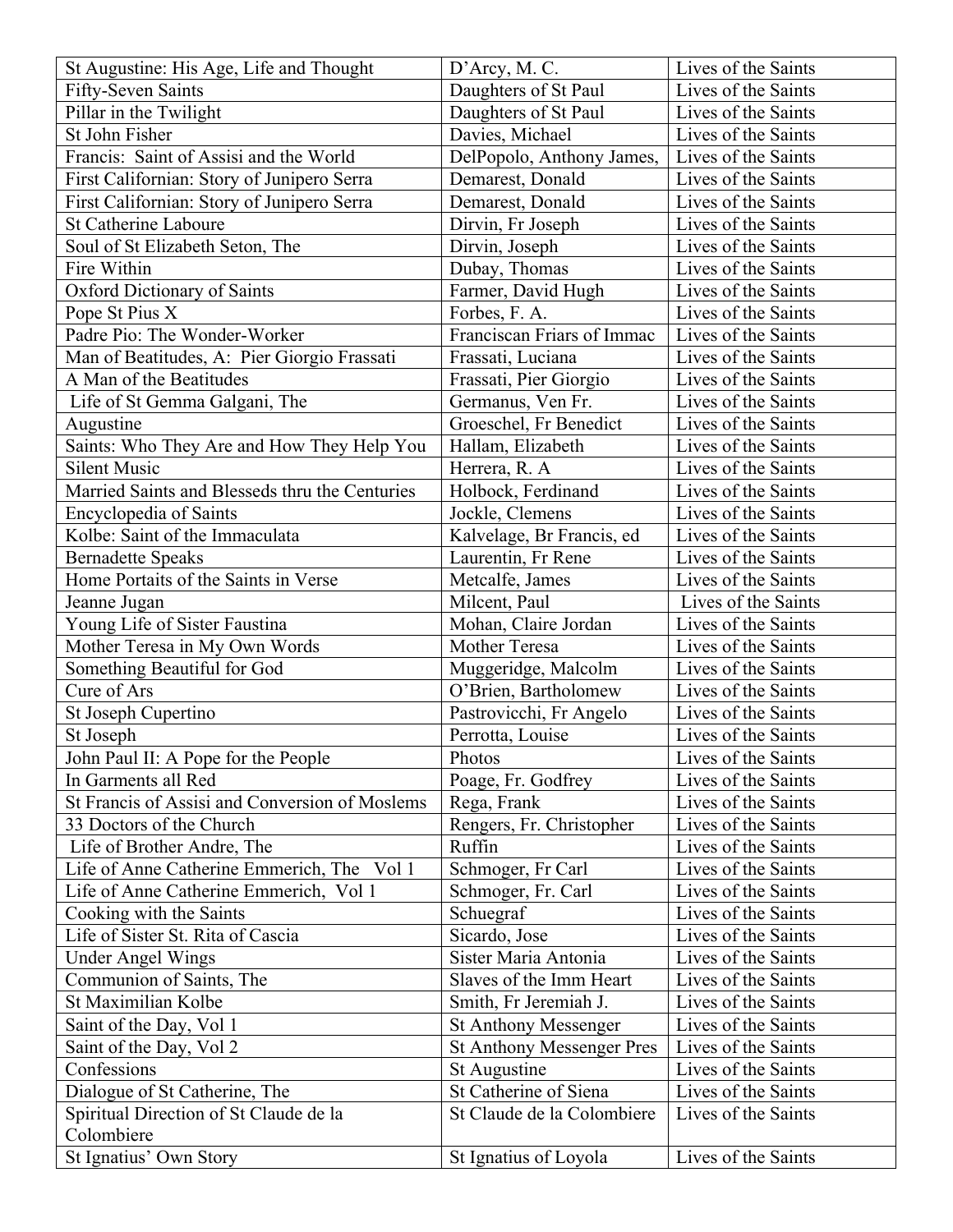| Autobiography of St Teresa of Avila, The | St Teresa of Avila             | Lives of the Saints |
|------------------------------------------|--------------------------------|---------------------|
| Life of Saint Teresa                     | St Teresa of Avila             | Lives of the Saints |
| Life of Teresa of Jesus, The             | St Teresa of Avila             | Lives of the Saints |
| Story of a Soul, The                     | St Therese of Lisieux          | Lives of the Saints |
| St Anthony: Wonder-worker of Padua       | <b>Stoddard Charles Warren</b> | Lives of the Saints |
| Life of Little Nellie of the Holy God    | <b>TAN Books</b>               | Lives of the Saints |
| <b>St Bernadette Soubirous</b>           | Trochu, Abbe Francois          | Lives of the Saints |
| Joan of Arc                              | Twain, Mark                    | Lives of the Saints |
| St Edmund Campion                        | Waugh, Evelyn                  | Lives of the Saints |
| Thomas More; A Portrait of Courage       | Wegemer,                       | Lives of the Saints |
| Witness to Hope                          | Weigel, George                 | Lives of the Saints |
| Mass of the Early Christians, The        | Aquilina, Mike                 | Mass                |
| Understanding the Mass                   | Belmonte,                      | Mass                |
| Kyriale                                  | Catholic Church                | Mass                |
| Liber Cantualis                          | Catholic Church                | Mass                |
| Preparing Yourself for Mass              | Guardini, Romano               | Mass                |
| Lamb's Supper, The                       | Hahn Scott                     | Mass                |
| Ceremonies of the Modern Roman Rite      | <b>Ignatius Press</b>          | Mass                |
| Ceremonies of the Modern Roman Rite      | Ignatius Press                 | Mass                |
| Biblical Roots of the Mass, The          | Nash, Thomas J                 | Mass                |
| Latin English Sunday Missal              | <b>TLM</b>                     | Mass                |
| Latin English Sunday Missal (1962)       | <b>TLM</b>                     | Mass                |
| 101 Questions and Answers on Deacons     |                                | Misc                |
| Catholic Writer                          |                                | Misc                |
| <b>Hungry Souls</b>                      |                                | Misc                |
| Pray Always                              | Alberione, James               | Misc                |
| Pro Life Answers to Pro Choice Arguments | Alcorn, Randy                  | Misc                |
| Mother Angelica                          | Arroyo, Raymond                | Misc                |
| Man who was Chesterton, The              | Bond, Raymond                  | Misc                |
| Everlasting Man, The                     | Chesterton, G. K.              | Misc                |
| Prophecy for Today                       | Connor, Edward                 | Misc                |
| Why Leave Our Own?                       | Coughlin, Rev. Chas. E         | Misc                |
| Evidence of Satan in the Modern World    | Cristiani, Leon                | Misc                |
| Deliver Us from Evil                     | Dooley, Thomas                 | Misc                |
| Unicorn in the Sanctuary                 | England, Randy                 | Misc                |
| <b>Evolution Hoax Exposed</b>            | Field, A. N.                   | Misc                |
| Behind the Lodge Door                    | Fisher, Paul A.                |                     |
| Living God, The                          |                                | Misc                |
|                                          | Guardini, Romano               | Misc                |
| Living the Drama of Faith                | Guardini, Romano               | Misc                |
| In the Murky Waters of Vatican II        | Guimaraes, Atila               | Misc                |
| Church and Women: A Compendium, the      | Ignatius Press                 | Misc                |
| Social Teachings of Vatican II           | Ignatius Press                 | Misc                |
| Rediscover Catholicism                   | Kelly, Matthew                 | Misc                |
| Love is Stronger Than Death              | Kreeft, Peter                  | Misc                |
| Love is Stronger than Death              | Kreeft, Peter                  | Misc                |
| Open Letter to Confused Catholics        | Lefebvre, Arbp Marcel          | Misc                |
| Complete C. S. Lewis Signature Classics  | Lewis, C. S.                   | Misc                |
| Played by Ear                            | Lord, Fr Daniel                | Misc                |
| True Devotion to the Holy Spirit         | Martinez                       | Misc                |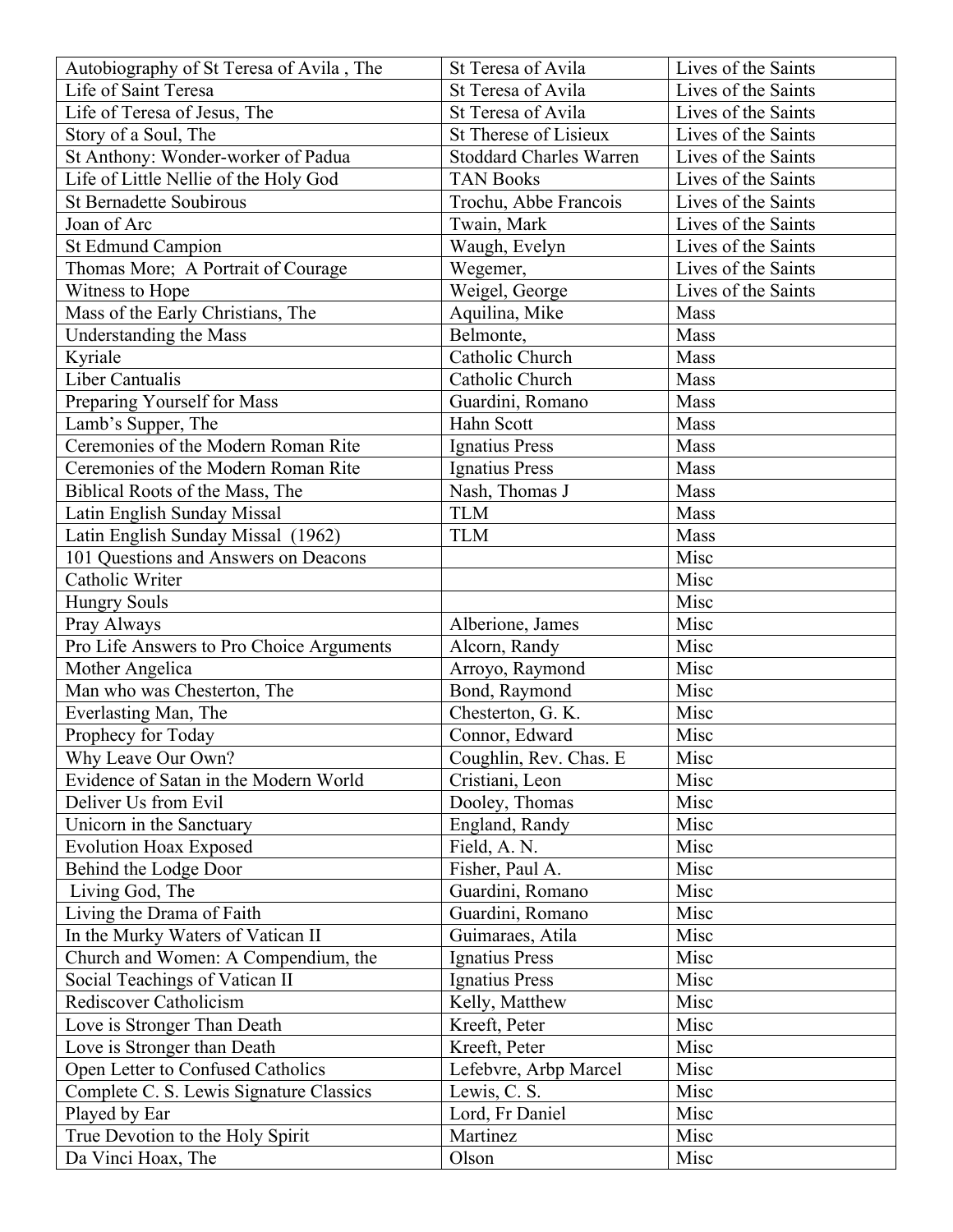| Action                                      | Ousset, Jean               | Misc                     |
|---------------------------------------------|----------------------------|--------------------------|
| Catholics and the New Age                   | Pacwa, Mitch               | Misc                     |
| Father, Forgive Me, for I am Frustrated     | Pacwa, Mitch               | Misc                     |
| C. S. Lewis and the Catholic Church         | Pearce, Dr Joseph          | Misc                     |
| Caravaggio                                  | Picture Book               | Misc                     |
| Air Waves from Hell                         | Poncelet, Fr. Frank        | Misc                     |
| Pilgrim Fellowship of Faith                 | Ratzinger, Cardinal Joseph | Misc                     |
| Ratzinger Report, The                       | Ratzinger, Cardinal Joseph | Misc                     |
| Salt of the Earth                           | Ratzinger, Cardinal Joseph | Misc                     |
| A Map of Life                               | Sheed, Frank               | Misc                     |
| Purgatory                                   | Shouppe, Fr. F. X.         | Misc                     |
| Praying through Our Losses                  | Simisic, Wayne             | Misc                     |
| Why Humanae Vitae was Right                 | Smith                      | Misc                     |
| <b>Ungodly Rage</b>                         | Steichen, Donna            | Misc                     |
| Return to Order                             | <b>TFP</b>                 | Misc                     |
| Spirit of Penance, Path to God              | Van Zeller, Hubert         | Misc                     |
| Church and Women, The                       | Von Balthasar, Han Urs     | Misc                     |
| <b>Christ Denied</b>                        | Wickens, Fr. Paul          | Misc                     |
| Prophets and Our Times, The                 | Culleton Rev R. Gerald     | Miscellaneous            |
| Catholic Home Schooling                     | Clark, Mary Kay            | Motherhood               |
| Homeschooling Book of Answers               | Dobson, Linda              | Motherhood               |
| Your Labor of Love                          | Penny, Agnes               | Motherhood               |
| Living and Celebrating the Advent/Christmas |                            | Motherhood and Parenting |
| Seasons                                     |                            |                          |
| Educated Child, The                         | Bennett, William J         | Motherhood and Parenting |
| Real Love                                   | Bonacci, Mary Beth         | Motherhood and Parenting |
| Virginity                                   | Cantalamessa               | Motherhood and Parenting |
| Catholic Marriage Wisdom Book, The          | Cedar-Southworth, Donna    | Motherhood and Parenting |
| Large Family, the                           | Diamond, Dr Eugene F.      | Motherhood and Parenting |
| Time Management for Catholics               | Durand, Dave               | Motherhood and Parenting |
| Listen, Son                                 | Family Life Ed for Boys    | Motherhood and Parenting |
| Mother's Little Helper                      | Family Life Ed for Girls   | Motherhood and Parenting |
| Catholic Education: Homeward Bound          | Hahn and Hassen            | Motherhood and Parenting |
| Dressing with Dignity                       | Hammond, Colleen           | Motherhood and Parenting |
| Breastfeeding and Natural Child Spacing     | Kippley, Sheila            | Motherhood and Parenting |
| Yes, God                                    | Lloyd, Susie               | Motherhood and Parenting |
| Catholic Homeschool Treasury, The           | Mackson and Wittman        | Motherhood and Parenting |
| Year and Our Children, The                  | Newland, Mary Reed         | Motherhood and Parenting |
| A Landscape with Dragons                    | O'Brien, Michael           | Motherhood and Parenting |
| A Mother's Rule of Life                     | Pierlot, Holly             | Motherhood and Parenting |
| Parents, Children and the Facts of Life     | Sattler, Fr Henry V.       | Motherhood and Parenting |
| Fertility, Cycles and Nutrition             | Shannon, Marilyn M         | Motherhood and Parenting |
| Holiness for Housewives                     | Van Zeller, Hubert         | Motherhood and Parenting |
| Love, Marriage and Catholic Conscience      | Von Hildebrand, Dietrich   | Motherhood and Parenting |
| Memorize the Faith                          | Vost                       | Motherhood and Parenting |
| Why Children Matter                         | Arnold, Johan chrisoph     | Motherhood/Parenting     |
| Pure Womanhood                              | Evert, Crystalina          | Motherhood/Parenting     |
| Your Labor of Love                          | Penny, Agnes               | Motherhood/Parenting     |
| Advent begins at Home                       | Polek, David               | Motherhood/Parenting     |
| Parents, Children and the Facts of Life     | Sattler, Henry V           | Motherhood/Parenting     |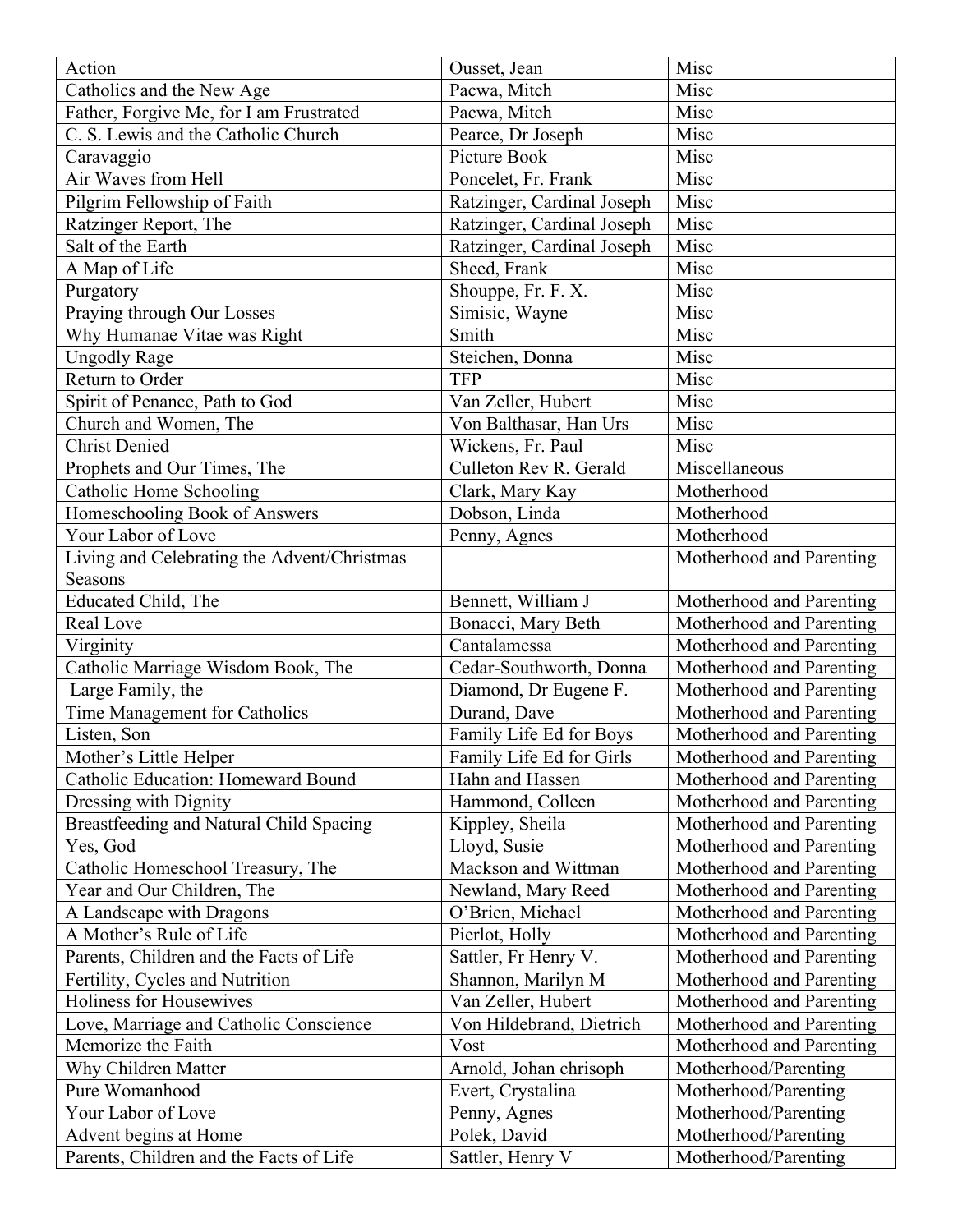| <b>Building Catholic Family Traditions</b> | Thigpen, Pau and Leisa  | Motherhood/Parenting |
|--------------------------------------------|-------------------------|----------------------|
| Holiness for Housewives                    | Van Zeller, Hubert      | Motherhood/Parenting |
| Memoire the Faith!                         | Vost, Kevin             | Motherhood/Parenting |
| Religious Customs in the Family            | Weiser, Fr Francis X    | Motherhood/Parenting |
| 150 Miraculous Stories                     |                         | Our Lady             |
| 77 Stories of the Miraculous Medal         |                         | Our Lady             |
| Fatima, The Great Sign                     |                         | Our Lady             |
| Totus Tuus, Maria                          |                         | Our Lady             |
| Wonders of Guadalupe                       |                         | Our Lady             |
| Our Lady of Light                          | Barthas, Chanoine       | Our Lady             |
| Virgin Wholly Marvelous                    | Brookby, Peter ed       | Our Lady             |
| Life of Mary as Seen by Mystics, The       | Brown, Raphael          | Our Lady             |
| Greatest Marian Titles, The                | Buono, Anthony          | Our Lady             |
| Notre-Dame de Paris                        | Coloni, Marie-Jeanne    | Our Lady             |
| A Woman Clothed with the Sun               | Compilation             | Our Lady             |
| Book of Mary, the                          | Daniel-Rops, Henri      | Our Lady             |
| Preparation for Total Consecration         | De Montfort             | Our Lady             |
| Secret of the Rosary, The                  | De Montfort             | Our Lady             |
| Fatima in Lucia's own Words                | Dos Santos, Sr. Lucia   | Our Lady             |
| Praying for Our Priests                    | Dunne, Msgr. Peter      | Our Lady             |
| Our Lady 33 Days to Morning Glory          | Gaitley, Michael        | Our Lady             |
| Suffering Servant's Courage, The           | Haapala, Christina      | Our Lady             |
| Hail Holy Queen                            | Hahn, Scott             | Our Lady             |
| Reed of God, The                           | Houselander, Caryll     | Our Lady             |
| A Mother's Book of Prayers                 | Marra, Julie            | Our Lady             |
| Mother of God and Her Glorious Feasts, The | O'Laverty, Fr H.        | Our Lady             |
| Mary and the Bible                         | OSV pamphlet            | Our Lady             |
| Praying the Rosary                         | Pamphlet                | Our Lady             |
| Wonders of Lourdes, The                    | Pepino, John            | Our Lady             |
| Marian Shrines of Italy                    | Photos                  | Our Lady             |
| La Salette                                 | Picture Book            | Our Lady             |
| <b>Behold Thy Mother</b>                   | Rossetti                | Our Lady             |
| Woman Shall Conquer, The                   | Sharkey, William        | Our Lady             |
| Hail Holy Queen                            | St Alphonsus Ligouri    | Our Lady             |
| Sermons of St Francis de Sales on Our Lady | St Francis de Sales     | Our Lady             |
| Secret of the Rosary, The                  | St Louis de Montfort    | Our Lady             |
| Divine Mysteries of the Most Holy Rosary   | Ven. Mary of Agreda     | Our Lady             |
| Our Lady of Fatima                         | Walsh, William Thomas   | Our Lady             |
| My Ideal                                   |                         | Our Lord             |
| Passion from Within, The                   |                         | Our Lord             |
| <b>Eucharistic Miracles</b>                | Cruz, Joan Carroll      | Our Lord             |
| All for Jesus                              | Faber, Fr Frederick     | Our Lord             |
| In the Presence of Our Lord                | Groeschel, Fr. Benedict | Our Lord             |
| Inner Life of Jesus, The                   | Guardini, Romano        | Our Lord             |
| Lord, The                                  | Guardini, Romano        | Our Lord             |
| Life of Jesus, the                         | Picture Book            | Our Lord             |
| Jesus of Nazareth                          | Pope Benedict XVI       | Our Lord             |
| Who is Jesus?                              | Pope Paul VI            | Our Lord             |
| Guide to the Passion                       | Q and A about the movie | Our Lord             |
| God' Human Face                            | Schonborn,              | Our Lord             |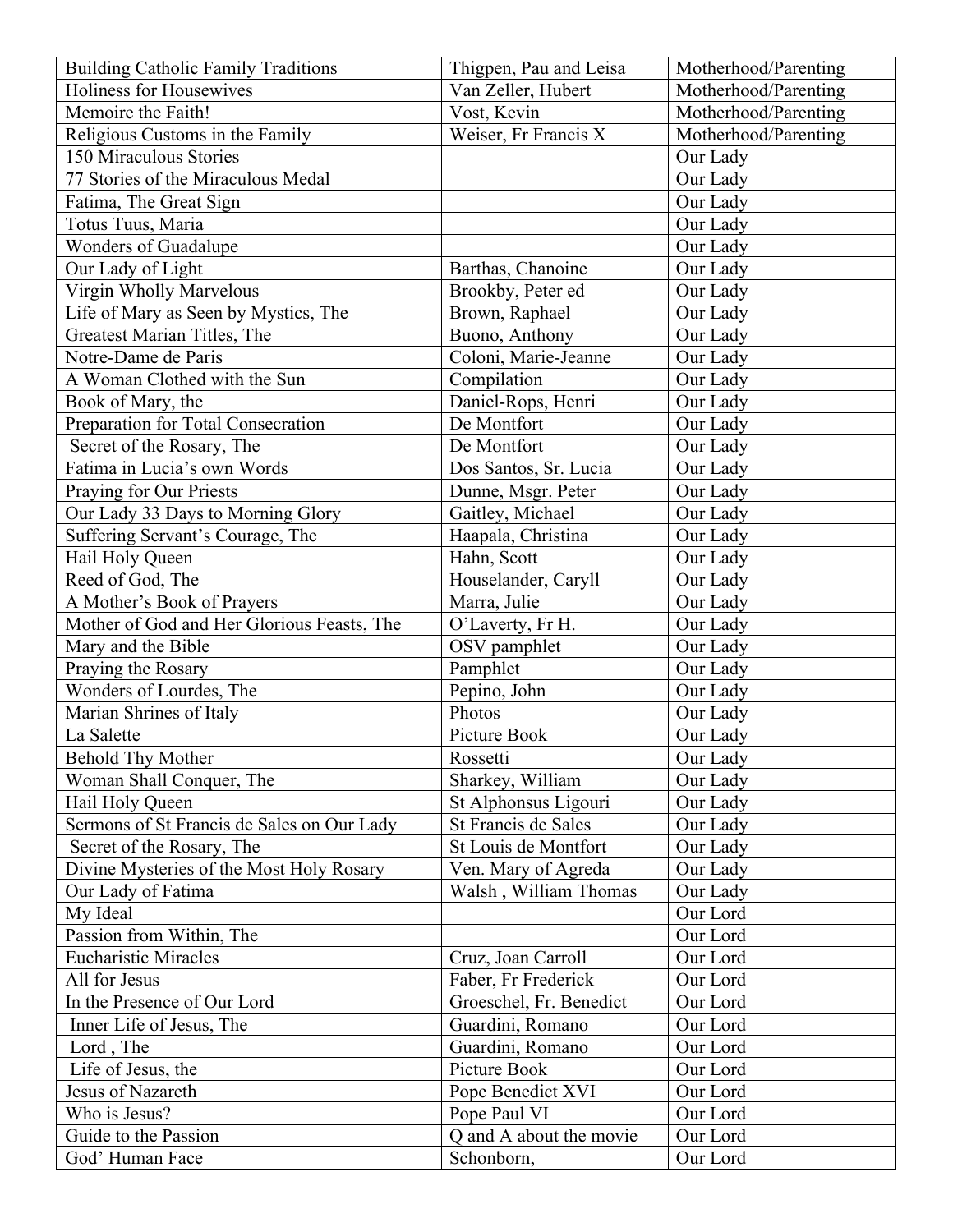| Way of the Cross, The                          | St Alphonsus de Ligouri     | Our Lord       |
|------------------------------------------------|-----------------------------|----------------|
| Magnificent Prayers, The                       | St Bridget of Sweden        | Our Lord       |
| Way of the Cross with Padre Pio, The           | St Padre Pio                | Our Lord       |
| Live Well, Die Holy                            | <b>St Robert Bellarmine</b> | Our Lord       |
| Declaration on Euthanasia                      | Cong of Doctrine of Faith   | Papal Writings |
| Vatican II                                     | Flannery, Austin ed         | Papal Writings |
| John Paul II Speaks to Youth@ World Youth      | Photos                      | Papal Writings |
| Day                                            |                             |                |
| Pope John Paul II: A Pastoral Visit to the US  | Photos                      | Papal Writings |
| God is Love                                    | Pope Benedict XVI           | Papal Writings |
| Veritatis Splendor                             | Pope Joh Paul II            | Papal Writings |
| Celebrate 2000! Reflections on the Holy Spirit | Pope John Paul II           | Papal Writings |
| Church, The                                    | Pope John Paul II           | Papal Writings |
| Code of Canon Law                              | Pope John Paul II           | Papal Writings |
| Crossing the Threshold of Hope                 | Pope John Paul II           | Papal Writings |
| Dies Domini                                    | Pope John Paul II           | Papal Writings |
| Dominicae Cenae                                | Pope John Paul II           | Papal Writings |
| Ecclesia de Eucharistia                        | Pope John Paul II           | Papal Writings |
| Gift and Mystery                               | Pope John Paul II           | Papal Writings |
| Jesus, Son and Saviour                         | Pope John Paul II           | Papal Writings |
| On the Christian Meaning of Suffering          | Pope John Paul II           | Papal Writings |
| Pope John Paul II in my Own Words              | Pope John Paul II           | Papal Writings |
| Reconciliatio et Paenitentia                   | Pope John Paul II           | Papal Writings |
| Redemptoris Custos                             | Pope John Paul II           | Papal Writings |
| Spirit: the Giver of Life and Love, The        | Pope John Paul II           | Papal Writings |
| Journal of a Soul                              | Pope John XXIII             | Papal Writings |
| Humanum Genus (Freemasonry)                    | Pope Leo XIII               | Papal Writings |
| Dei Verbum                                     | Pope Paul VI                | Papal Writings |
| Lumen Gentium                                  | Pope Paul VI                | Papal Writings |
| Mortalium Animos (Religious Unity)             | Pope Pius IX                | Papal Writings |
| Casti Cannubi                                  | Pope Pius XI                | Papal Writings |
| Church Speaks to the Modern World, The         | Popes                       | Papal Writings |
| Constitution on the Church in the Modern World | Second Vatican Council      | Papal Writings |
| Ten Philosophical Mistakes                     | Adler, Mortimer J.          | Philosophy     |
| Friendship                                     | Cuddeback, John             | Philosophy     |
| <b>Elements of Christian Philosophy</b>        | Gilson, Etienne             | Philosophy     |
| Spirit of Medieval Philosophy, The             | Gilson, Etienne             | Philosophy     |
| Spirit of Medieval Philosophy, The             | Gilson, Etienne             | Philosophy     |
| About Love                                     | Pieper, Josef               | Philosophy     |
| About Love                                     | Pieper, Josef               | Philosophy     |
| In Defense of Philosophy                       | Pieper, Josef               | Philosophy     |
|                                                |                             |                |
| In Search of the Sacred                        | Pieper, Josef               | Philosophy     |
| Scholasticism                                  | Pieper, Josef               | Philosophy     |
| Scholasticism                                  | Pieper, Josef               | Philosophy     |
| Summa Theologica: Vol 2, Parts 1-3             | <b>St Thomas Aquinas</b>    | Philosophy     |
| Summa Theologica: Vol 3, Part 2                | <b>St Thomas Aquinas</b>    | Philosophy     |
| Devotion to St Joseph                          | Booklet                     | Prayer         |
| Friends of the Cross                           | De Montfort, St Louis       | Prayer         |
| <b>Seeking Spiritual Direction</b>             | Dubay, Thomas               | Prayer         |
| Contemplative Hinger, The                      | Haggerty, Fr Donald         | Prayer         |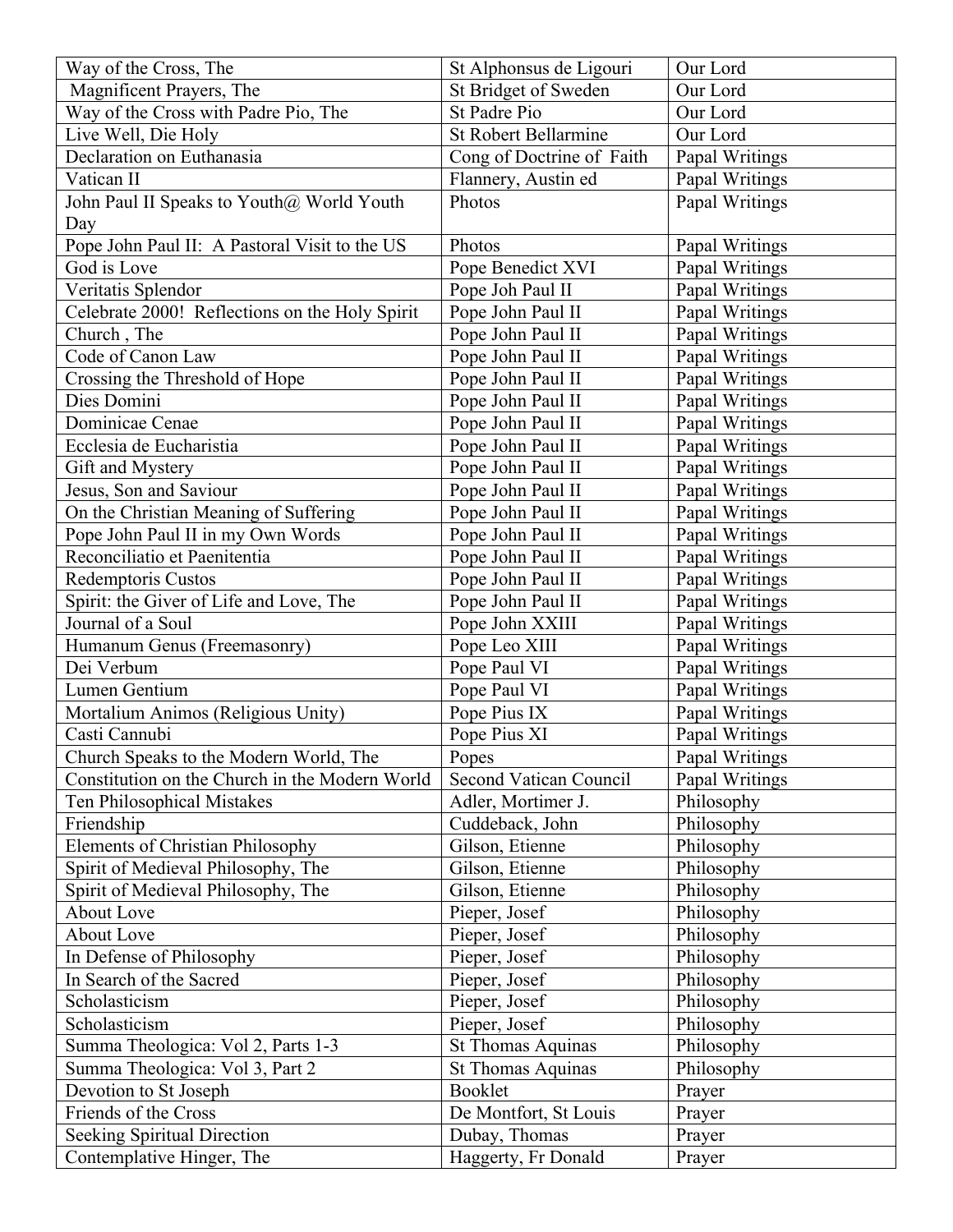| Pray for the Sanctification of Priests                                   | Kieninger, Fr Titus           | Prayer                  |
|--------------------------------------------------------------------------|-------------------------------|-------------------------|
| <b>Moments Divine</b>                                                    | Reuter, Fr Frederick          | Prayer                  |
| Appointment with God                                                     | Scanlan, Michael              | Prayer                  |
| Wonders of the Holy Name, The                                            | Sullivan, Fr Paul             | Prayer                  |
| <b>Companion Prayers</b>                                                 | Companions of St Anthony      | Prayers                 |
| Daily Meditation                                                         | Alberione, Rev. James         | Sacraments              |
| Sacred Heart and the Priesthood, The                                     | Dela Touche, Mother<br>Louise | Sacraments              |
| A Pocket Guide to Confession                                             | Dubruiel, Michael             | Sacraments              |
| How to Get the Most Out of the Eucharist                                 | Dubruiel, Michael             | Sacraments              |
| Pocket Guide to Confession                                               | Dubruiel, Michael             | Sacraments              |
| Lord, Have Mercy                                                         | Hahn, Scott                   | Sacraments              |
| Hidden Jesus, The                                                        | Howell, Kenneth J.            | Sacraments              |
| Secret of Confession, The                                                | O'Sullivan, Fr. Paul          | Sacraments              |
| I am Love and Mercy Itself                                               | Rychlowski, Bruno             | Sacraments              |
| How to Get More Out of Holy Communion                                    | St. Peter Julian Eymard       | Sacraments              |
| Defending a Higher Law                                                   | <b>TFP</b>                    | Sacraments              |
| Marriage: the Mystery of Faithful Love                                   | Von Hildebrand                | Sacraments              |
| <b>Beatitudes</b>                                                        |                               | <b>Sacred Scripture</b> |
| Bible and Its Painter, The                                               | Bernard, Bruce                | <b>Sacred Scripture</b> |
| Treasury of Biblical Quotations, A                                       | Berrey, Lester V. (editor)    | <b>Sacred Scripture</b> |
| <b>Comparative New Testament</b>                                         | Bible                         | <b>Sacred Scripture</b> |
| New Testament, The                                                       | Challoner-Rheims              | <b>Sacred Scripture</b> |
| Daily Life in the Time of Jesus                                          | Daniel-Rops, Henri            | <b>Sacred Scripture</b> |
| Where We Got the Bible                                                   | Graham, Henry G.              | <b>Sacred Scripture</b> |
| Mission of the Messiah                                                   | Gray, Tim                     | <b>Sacred Scripture</b> |
| And the Word Dwelt Among Us                                              | Guardini, Romano              | Sacred Scripture        |
| 1 <sup>st</sup> & 2 <sup>nd</sup> Corinthians (Ignatius Cath Study Bibl) | Hahn, Scott                   | <b>Sacred Scripture</b> |
| 1 <sup>st</sup> John – Revelation (Ignatius Cath Study Bible)            | Hahn, Scott                   | Sacred Scripture        |
| Hebrews (Ignatius Catholic Study Bible)                                  | Hahn, Scott                   | Sacred Scripture        |
| James-Jude (Ignatius Catholic Study Bible)                               | Hahn, Scott                   | <b>Sacred Scripture</b> |
| Philippians - Philemon (St Ignatius Study Bible)                         | Hahn, Scott                   | <b>Sacred Scripture</b> |
| <b>Bible History</b>                                                     | Johnson, Fr George            | <b>Sacred Scripture</b> |
| Bible as History, The                                                    | Keller, Werner                | <b>Sacred Scripture</b> |
| Treasures Uncovered: The Parable of Jesus                                | Kun, Jeanne                   | <b>Sacred Scripture</b> |
| Back to the Bible                                                        | Lattey, Cuthbert              | Sacred Scripture        |
| <b>Bible Themes: Volume 1</b>                                            | Maertens, Thierry             | <b>Sacred Scripture</b> |
| <b>Bible Themes: Volume 2</b>                                            | Maertens, Thierry             | <b>Sacred Scripture</b> |
| Acts of the Apostles                                                     | Navarre Bible                 | <b>Sacred Scripture</b> |
| <b>Captivity Letters</b>                                                 | Navarre Bible                 | <b>Sacred Scripture</b> |
| Hebrews                                                                  | Navarre Bible                 | <b>Sacred Scripture</b> |
| Revelation                                                               | Navarre Bible                 | <b>Sacred Scripture</b> |
| Romans and Galatians                                                     | Navarre Bible                 | <b>Sacred Scripture</b> |
| St John                                                                  | Navarre Bible                 | <b>Sacred Scripture</b> |
| St John                                                                  | Navarre Bible                 | <b>Sacred Scripture</b> |
| St Luke                                                                  | Navarre Bible                 | <b>Sacred Scripture</b> |
| <b>St Matthew</b>                                                        | Navarre Bible                 | <b>Sacred Scripture</b> |
| Thessalonians                                                            | Navarre Bible                 | <b>Sacred Scripture</b> |
| St Paul: A Bible Study Guide for Catholics                               | Pacwa, Fr. Mitch              | <b>Sacred Scripture</b> |
| A Guide to Pronouncing Biblical Names                                    | Pamphlet                      | <b>Sacred Scripture</b> |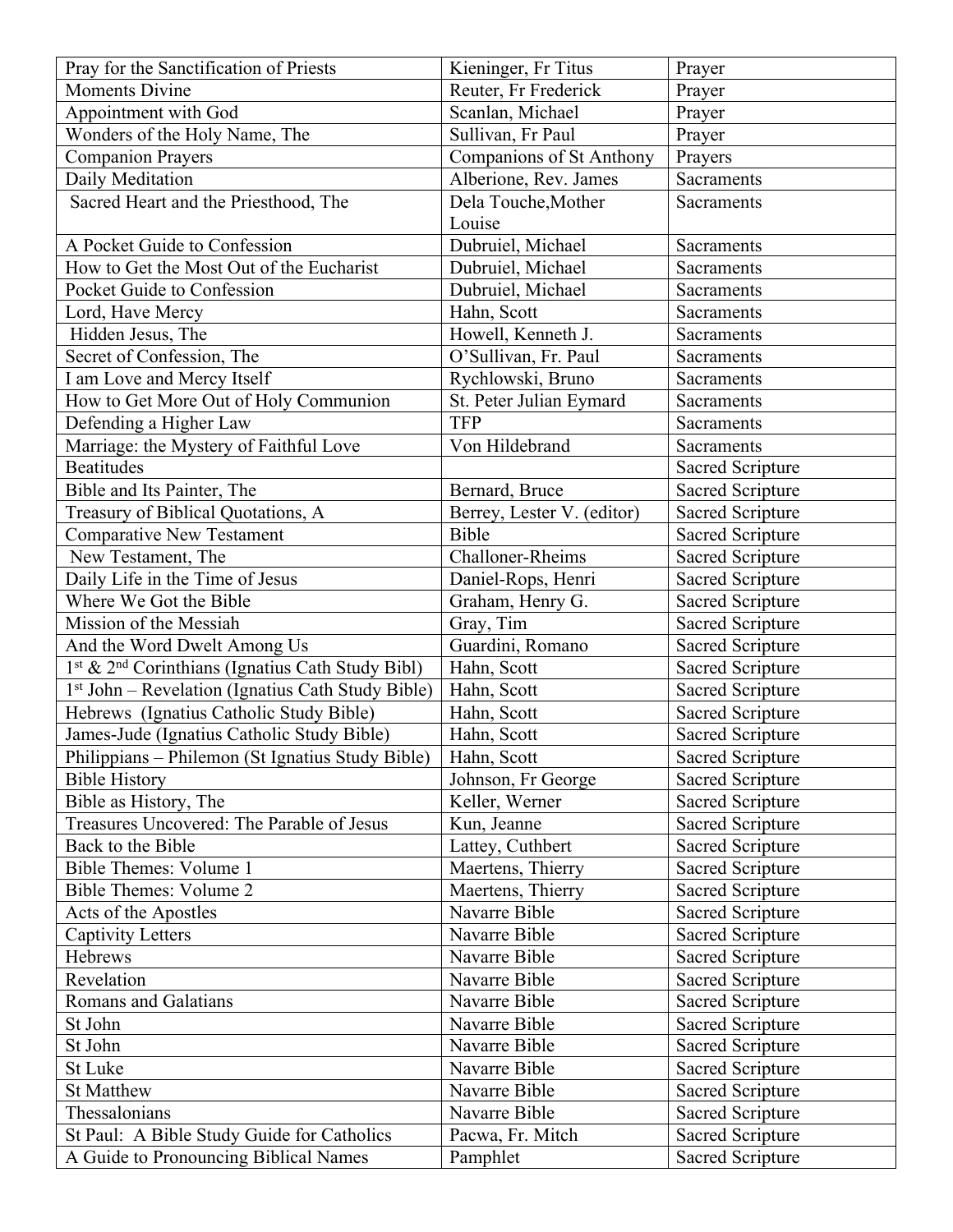| Atlas of the Bible                           | <b>Readers Digest</b>      | <b>Sacred Scripture</b> |
|----------------------------------------------|----------------------------|-------------------------|
| Noah's Flood                                 | Ryan and Pitman            | <b>Sacred Scripture</b> |
| <b>Bible History</b>                         | Schuster, Ignatius         | <b>Sacred Scripture</b> |
| Companion to Scripture Studies, Volume 2     | Steinmueller               | <b>Sacred Scripture</b> |
| Encyclopedia of the Bible                    | The Lion                   | <b>Sacred Scripture</b> |
| Victory of Love, The                         | Von Speyr                  | <b>Sacred Scripture</b> |
| Zondervan NIV Nave's Topical Bible           | Zondervan                  | <b>Sacred Scripture</b> |
| Wat to Do When Jesus is Hungry               | Apostoli, Andrew           | Spirituality            |
| Full of Grace                                | Benkovic, Jonnette         | Spirituality            |
| Temperament God Gave You, The                | Bennett, Art and Lorraine  | Spirituality            |
| Devotion to the Sacred Heart, The            | Croiset, Fr. John          | Spirituality            |
| Friendship: The Art of Happiness             | Cuddeback, John            | Spirituality            |
| Joy of Full Surrender, The                   | De Caussade, Jean-Pierre   | Spirituality            |
| <b>Book of Confidence</b>                    | De Saint-Laurent, Fr       | Spirituality            |
|                                              | Thoms                      |                         |
| Heliotropium, The                            | Drexelius, Jeremias, S. J. | Spirituality            |
| Saintly Solutions to Life's Common Problems  | Esper, Father Joseph       | Spirituality            |
| Growth in Holiness                           | Faber, Fr Frederick        | Spirituality            |
| Prayer Book for Young Catholics              | Fox, Fr. Robert J.         | Spirituality            |
| A Layman's Guide to the Liturgy of the Hours | Gallagher, Fr. Timothy     | Spirituality            |
| Prince of Peace                              | Goodier, Alban             | Spirituality            |
| Art of Praying, The                          | Guardini, Romano           | Spirituality            |
| <b>Eternal Life</b>                          | Guardini, Romano           | Spirituality            |
| Retreat with the Lord                        | Hardon, Fr John            | Spirituality            |
| <b>Retreat Companion for Priests</b>         | Havey, Fr. Francis P       | Spirituality            |
| Progress Through Mental Prayer               | Leen, Edward C. S. Sp.     | Spirituality            |
| In the Likeness of Christ                    | Leen, Edward C. S. Sp.     | Spirituality            |
| Ways of Mental Prayer, The                   | Lehodey, Dom Vitalis       | Spirituality            |
| Listen My Son                                | Longenecker, Dwight        | Spirituality            |
| Spirituality of Fasting, The                 | Murphy, Charles M          | Spirituality            |
| Prayer, Fasting, Almsgiving                  | Perrotta, Kevin            | Spirituality            |
| Four Cardinal Virtues, The                   | Pieper, Josef              | Spirituality            |
| Upper Room, The                              | Plassmann, Thomas          | Spirituality            |
| <b>Reasonable Pleasures</b>                  | Schall, James V            | Spirituality            |
| Life is Worth Living                         | Sheen, Arbp Fulton         | Spirituality            |
| Lift Up Your Heart                           | Sheen, Fulton              | Spirituality            |
| <b>Trustful Surrender</b>                    | St-Jude & dela Colombiere  | Spirituality            |
| My Meditations on St. Paul                   | Sullivan, Rev James        | Spirituality            |
| Art of Living, The                           | Von Hildebrand, Dietrich   | Spirituality            |
| <b>Transformation in Christ</b>              | Von Hildebrand, Dietrich   | Spirituality            |
| Joan of Arc                                  | Gordon, Mary               | Tape                    |
| Come Holy Ghost                              | Owen, Hugh                 | Tape                    |
| Cure D'Ars Today, The                        | Rutler, Fr George          | Tape                    |
| <b>Christian Morality</b>                    | Smith, Msgr. Willaim       | Tape                    |
| Preparing Your Family for the 3rd Millenium  | Stenson, Jim               | Tape                    |
| Liturgy of the 3rd Millenium                 | Stravinskas, Fr Peter      | Tape                    |
| Doubt No More II                             | Various Speakers           | Tape                    |
| Adoremus Hymnal                              |                            | The Mass                |
| Understanding the Mass                       | Belmonte, Charles          | The Mass                |
| Kyriale (1997)                               | Chant                      | The Mass                |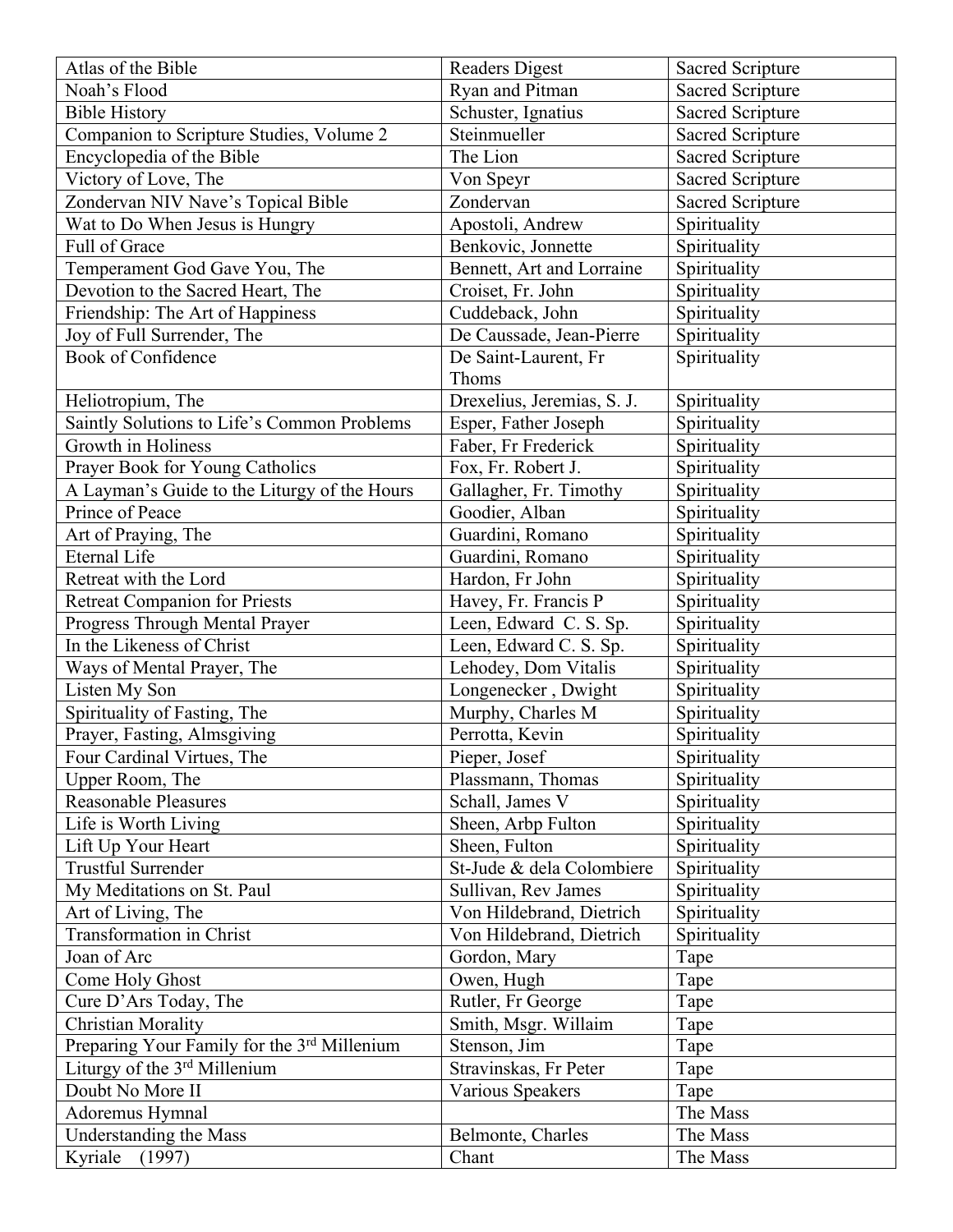| Liber Cantualis (1978)                         | Chant                       | The Mass                  |
|------------------------------------------------|-----------------------------|---------------------------|
| Ceremonies of the Roman Rite (OF)              | Elliott, Peter              | The Mass                  |
| Lamb's Supper, The                             | Hahn, Scott                 | The Mass                  |
| Know the Mass                                  | Picture Book                | The Mass                  |
| Spirit of the Liturgy                          | Ratzinger, Joseph Card      | The Mass                  |
| Sunday Missal (EF)                             | <b>RC</b> Books             | The Mass                  |
| Latin Grammar                                  | Scanlon                     | The Mass                  |
| Little Drummer Boy, The                        | Animation                   | <b>VHS</b>                |
| <b>Bernadette: Princess of Lourdes</b>         | <b>CCC</b>                  | <b>VHS</b>                |
| Day the Sun Danced, The                        | <b>CCC</b>                  | <b>VHS</b>                |
| Francis                                        | <b>CCC</b>                  | <b>VHS</b>                |
| Nicholas: the Boy who became Santa             | <b>CCC</b>                  | <b>VHS</b>                |
| <b>St Patrick</b>                              | <b>CCC</b>                  | <b>VHS</b>                |
| Juan Diego                                     | <b>CCC Video</b>            | <b>VHS</b>                |
| Our Father's Plan #1                           | Hahn, Scott and Jeff Cavins | <b>VHS</b>                |
| Our Father's Plan #2                           | Hahn, Scott and Jeff Cavins | <b>VHS</b>                |
| Our Father's Plan #3                           | Hahn, Scott and Jeff Cavins | <b>VHS</b>                |
| I Confess                                      | Hitchcock, Alfred           | <b>VHS</b>                |
| Jerusalem: within these Walls                  | National Geographic         | <b>VHS</b>                |
| Miracle on 34 <sup>th</sup> Street             | O'Hara, Maureen             | <b>VHS</b>                |
| A Sing-a-long for Little Children              | Preschool                   | <b>VHS</b>                |
| Prayers for Little Children                    | Preschool                   | <b>VHS</b>                |
| Rosary for Little Children                     | Preschool                   | <b>VHS</b>                |
| Spiritual Exercises of St Ignatius, The        | St Ignatius                 | <b>VHS</b>                |
| On Christian Doctrine                          | St Augustine                | <b>Writings of Saints</b> |
| Francis of Assisi: Early Documents             | Armstrong, Regis J          | Writings of the Saints    |
| Sadness of Christ, The                         | More, Thomas                | Writings of the Saints    |
| Blessed are You: Mother Theresa and Beatitudes | Mother Teresa               | Writings of the Saints    |
| Meditation from a Simple Faith                 | Mother Teresa               | Writings of the Saints    |
| On heart full of Love                          | Mother Teresa               | Writings of the Saints    |
| Advent and Christmas Wisdom                    | Padre Pio                   | Writings of the Saints    |
| An Introduction to the Devout Life             | St Francis de Sales         | Writings of the Saints    |
| Dignity and Duties of the Priest               | St Alphonsus de Ligouri     | Writings of the Saints    |
| Glories of Mary, The                           | St Alphonsus de Ligouri     | Writings of the Saints    |
| Holy Eucharist, The                            | St Alphonsus de Ligouri     | Writings of the Saints    |
| Passion and the Death of Jesus Christ, The     | St Alphonsus de Ligouri     | Writings of the Saints    |
| Preparation for Death                          | St Alphonsus de Ligouri     | Writings of the Saints    |
| Sermons of St Alphonsus de Ligouri             | St Alphonsus de Ligouri     | Writings of the Saints    |
| St Anselm writings                             | St Anselm                   | Writings of the Saints    |
| City of God                                    | St Augustine                | Writings of the Saints    |
| Confessions                                    | St Augustine                | Writings of the Saints    |
| On Christian Doctrine                          | St Augustine                | Writings of the Saints    |
| Rule of St Benedict, The                       | St Benedict                 | Writings of the Saints    |
| 15 Days of Prayer with St Bernard              | <b>St Bernard</b>           | Writings of the Saints    |
| Fire of Love                                   | St Catherine of Genoa       | Writings of the Saints    |
| 15 Days of Prayer with St Catherine of Siena   | St Catherine of Siena       | Writings of the Saints    |
| 15 Days of Prayer with St Elizabeth Ann Seton  | St Elizabeth Ann Seton      | Writings of the Saints    |
| Diary of St Faustina                           | St Faustina                 | Writings of the Saints    |
| 15 Days of Prayer with St Francis de Sales     | St Francis de Sales         | Writings of the Saints    |
| Are of Loving God                              | St Francis de Sales         | Writings of the Saints    |